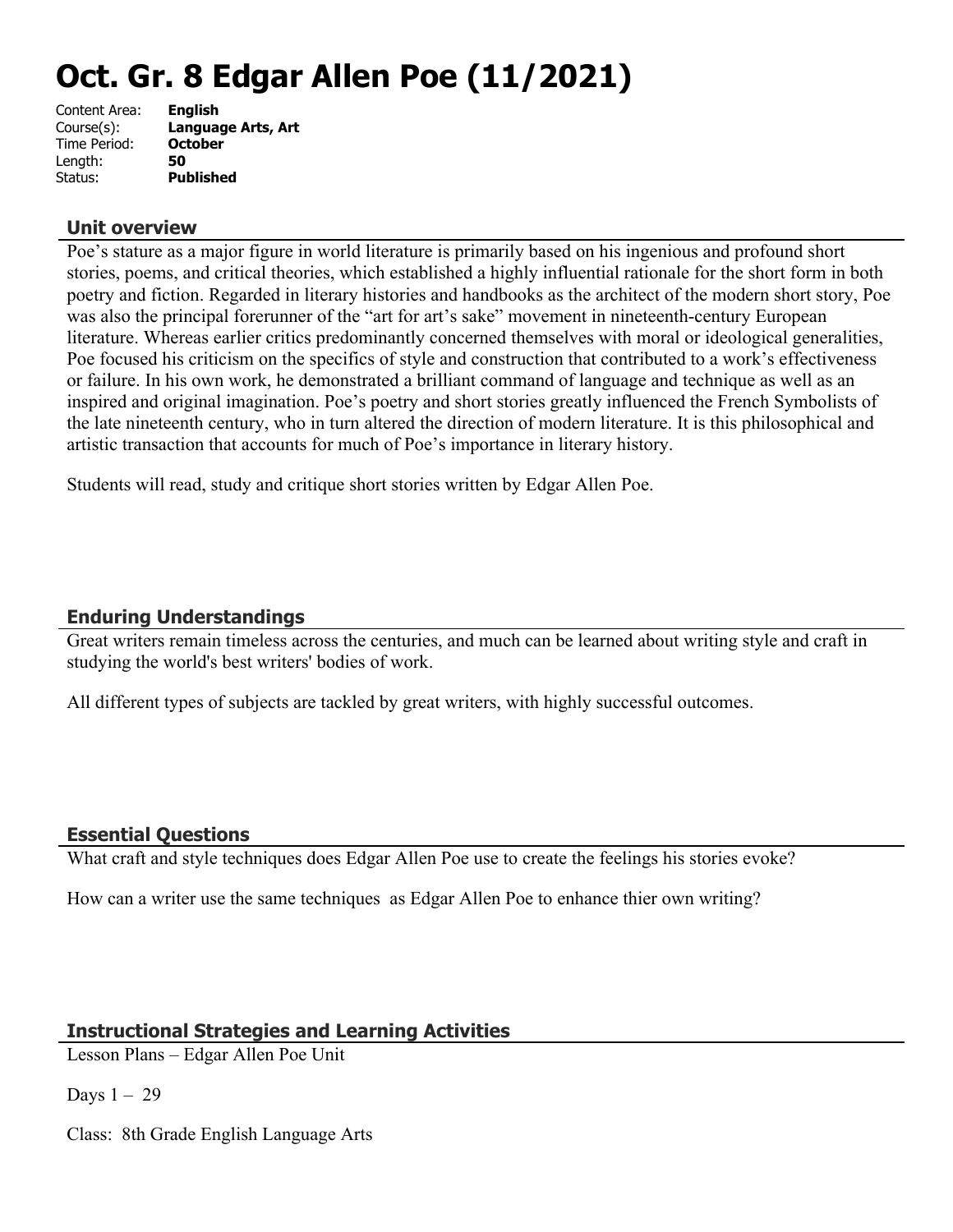#### CCSS Alignment and Objectives:

# [CCSS.ELA-LITERACY.RL.8.1](http://www.corestandards.org/ELA-Literacy/RL/8/1/)

Cite the textual evidence that most strongly supports an analysis of what the text says explicitly as well as inferences drawn from the text.

# [CCSS.ELA-LITERACY.RL.8.2](http://www.corestandards.org/ELA-Literacy/RL/8/2/)

Determine a theme or central idea of a text and analyze its development over the course of the text, including its relationship to the characters, setting, and plot; provide an objective summary of the text.

# [CCSS.ELA-LITERACY.RL.8.3](http://www.corestandards.org/ELA-Literacy/RL/8/3/)

Analyze how particular lines of dialogue or incidents in a story or drama propel the action, reveal aspects of a character, or provoke a decision.

# [CCSS.ELA-LITERACY.RL.8.4](http://www.corestandards.org/ELA-Literacy/RL/8/4/)

Determine the meaning of words and phrases as they are used in a text, including figurative and connotative meanings; analyze the impact of specific word choices on meaning and tone, including analogies or allusions to other texts.

#### [CCSS.ELA-LITERACY.RL.8.6](http://www.corestandards.org/ELA-Literacy/RL/8/6/)

Analyze how differences in the points of view of the characters and the audience or reader (e.g., created through the use of dramatic irony) create such effects as suspense or humor.

# [CCSS.ELA-LITERACY.RL.8.7](http://www.corestandards.org/ELA-Literacy/RL/8/7/)

Analyze the extent to which a filmed or live production of a story or drama stays faithful to or departs from the text or script, evaluating the choices made by the director or actors.

#### [CCSS.ELA-LITERACY.RL.8.9](http://www.corestandards.org/ELA-Literacy/RL/8/9/)

Analyze how a modern work of fiction draws on themes, patterns of events, or character types from myths, traditional stories, or religious works such as the Bible, including describing how the material is rendered new.

#### [CCSS.ELA-LITERACY.RL.8.10](http://www.corestandards.org/ELA-Literacy/RL/8/10/)

By the end of the year, read and comprehend literature, including stories, dramas, and poems, at the high end of grades 6-8 text complexity band independently and proficiently.

#### [CCSS.ELA-LITERACY.W.8.2](http://www.corestandards.org/ELA-Literacy/W/8/2/)

Write informative/explanatory texts to examine a topic and convey ideas, concepts, and information through the selection, organization, and analysis of relevant content

#### [CCSS.ELA-LITERACY.W.8.3.C](http://www.corestandards.org/ELA-Literacy/W/8/3/c/)

Use a variety of transition words, phrases, and clauses to convey sequence, signal shifts from one time frame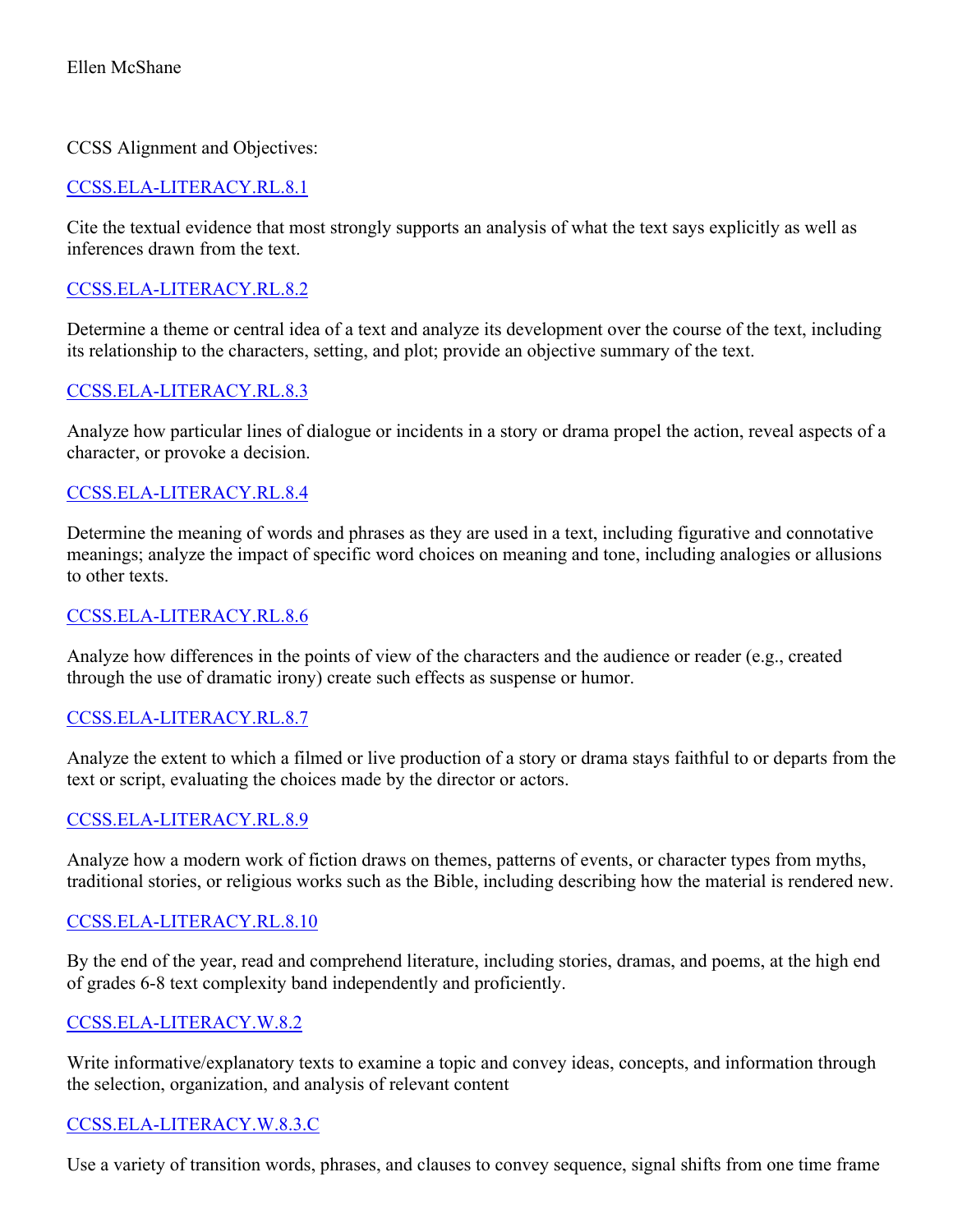or setting to another, and show the relationships among experiences and events.

# [CCSS.ELA-LITERACY.W.8.3.D](http://www.corestandards.org/ELA-Literacy/W/8/3/d/)

Use precise words and phrases, relevant descriptive details, and sensory language to capture the action and convey experiences and events.

#### [CCSS.ELA-LITERACY.W.8.3.E](http://www.corestandards.org/ELA-Literacy/W/8/3/e/)

Provide a conclusion that follows from and reflects on the narrated experiences or events.

#### [CCSS.ELA-LITERACY.W.8.4](http://www.corestandards.org/ELA-Literacy/W/8/4/)

Produce clear and coherent writing in which the development, organization, and style are appropriate to task, purpose, and audience.

#### [CCSS.ELA-LITERACY.W.8.5](http://www.corestandards.org/ELA-Literacy/W/8/5/)

With some guidance and support from peers and adults, develop and strengthen writing as needed by planning, revising, editing, rewriting, or trying a new approach, focusing on how well purpose and audience have been addressed.

#### [CCSS.ELA-LITERACY.W.8.6](http://www.corestandards.org/ELA-Literacy/W/8/6/)

Use technology, including the Internet, to produce and publish writing and present the relationships between information and ideas efficiently as well as to interact and collaborate with others.

#### [CCSS.ELA-LITERACY.SL.8.1.A](http://www.corestandards.org/ELA-Literacy/SL/8/1/a/)

Come to discussions prepared, having read or researched material under study; explicitly draw on that preparation by referring to evidence on the topic, text, or issue to probe and reflect on ideas under discussion

#### [CCSS.ELA-LITERACY.SL.8.1.B](http://www.corestandards.org/ELA-Literacy/SL/8/1/b/)

Follow rules for collegial discussions and decision-making, track progress toward specific goals and deadlines, and define individual roles as needed.

#### [CCSS.ELA-LITERACY.SL.8.1.C](http://www.corestandards.org/ELA-Literacy/SL/8/1/c/)

Pose questions that connect the ideas of several speakers and respond to others' questions and comments with relevant evidence, observations, and ideas.

#### [CCSS.ELA-LITERACY.SL.8.1.D](http://www.corestandards.org/ELA-Literacy/SL/8/1/d/)

Acknowledge new information expressed by others, and, when warranted, qualify or justify their own views in light of the evidence presented.

#### [CCSS.ELA-LITERACY.SL.8.2](http://www.corestandards.org/ELA-Literacy/SL/8/2/)

Analyze the purpose of information presented in diverse media and formats (e.g., visually, quantitatively, orally) and evaluate the motives (e.g., social, commercial, political) behind its presentation.

#### [CCSS.ELA-LITERACY.SL.8.4](http://www.corestandards.org/ELA-Literacy/SL/8/4/)

Present claims and findings, emphasizing salient points in a focused, coherent manner with relevant evidence,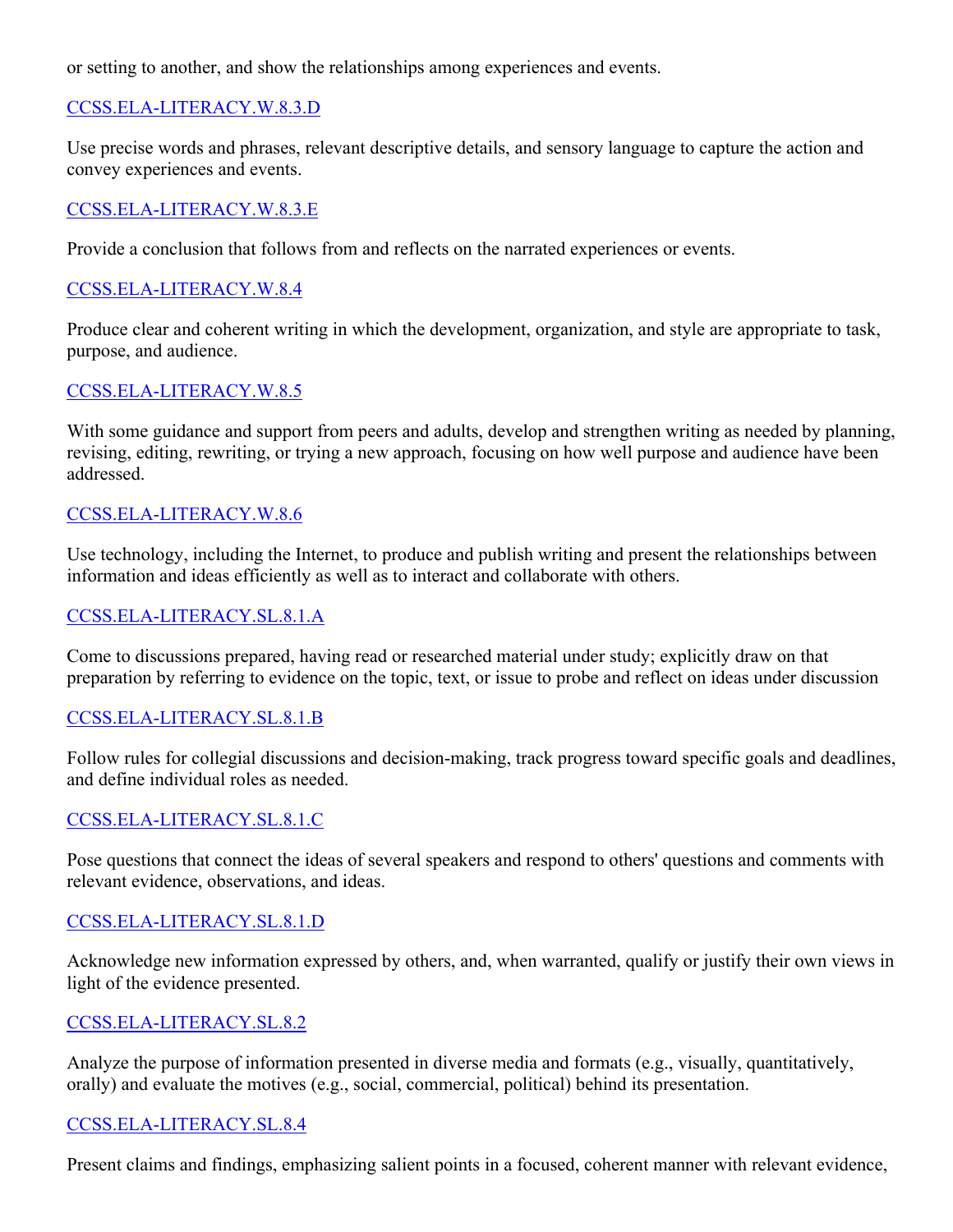sound valid reasoning, and well-chosen details; use appropriate eye contact, adequate volume, and clear pronunciation.

# [CCSS.ELA-LITERACY.SL.8.5](http://www.corestandards.org/ELA-Literacy/SL/8/5/)

Integrate multimedia and visual displays into presentations to clarify information, strengthen claims and evidence, and add interest.

# [CCSS.ELA-LITERACY.SL.8.6](http://www.corestandards.org/ELA-Literacy/SL/8/6/)

Adapt speech to a variety of contexts and tasks, demonstrating command of formal English when indicated or appropriate.

# [CCSS.ELA-LITERACY.L.8.1](http://www.corestandards.org/ELA-Literacy/L/8/1/)

Demonstrate command of the conventions of standard English grammar and usage when writing or speaking.

# [CCSS.ELA-LITERACY.L.8.2](http://www.corestandards.org/ELA-Literacy/L/8/2/)

Demonstrate command of the conventions of standard English capitalization, punctuation, and spelling when writing

# [CCSS.ELA-LITERACY.L.8.3](http://www.corestandards.org/ELA-Literacy/L/8/3/)

Use knowledge of language and its conventions when writing, speaking, reading, or listening.

# [CCSS.ELA-LITERACY.L.8.4](http://www.corestandards.org/ELA-Literacy/L/8/4/)

Determine or clarify the meaning of unknown and multiple-meaning words or phrases based on grade 8 reading and content, choosing flexibly from a range of strategies.

Demonstrate understanding of figurative language, word relationships, and nuances in word meanings.

# [CCSS.ELA-LITERACY.L.8.5.A](http://www.corestandards.org/ELA-Literacy/L/8/5/a/)

Interpret figures of speech (e.g. verbal irony, puns) in context.

# [CCSS.ELA-LITERACY.L.8.5.B](http://www.corestandards.org/ELA-Literacy/L/8/5/b/)

Use the relationship between particular words to better understand each of the words.

# [CCSS.ELA-LITERACY.L.8.5.C](http://www.corestandards.org/ELA-Literacy/L/8/5/c/)

Distinguish among the connotations (associations) of words with similar denotations (definitions) (e.g., bullheaded, willful, firm, persistent, resolute).

# [CCSS.ELA-LITERACY.L.8.6](http://www.corestandards.org/ELA-Literacy/L/8/6/)

Acquire and use accurately grade-appropriate general academic and domain-specific words and phrases; gather vocabulary knowledge when considering a word or phrase important to comprehension or expression.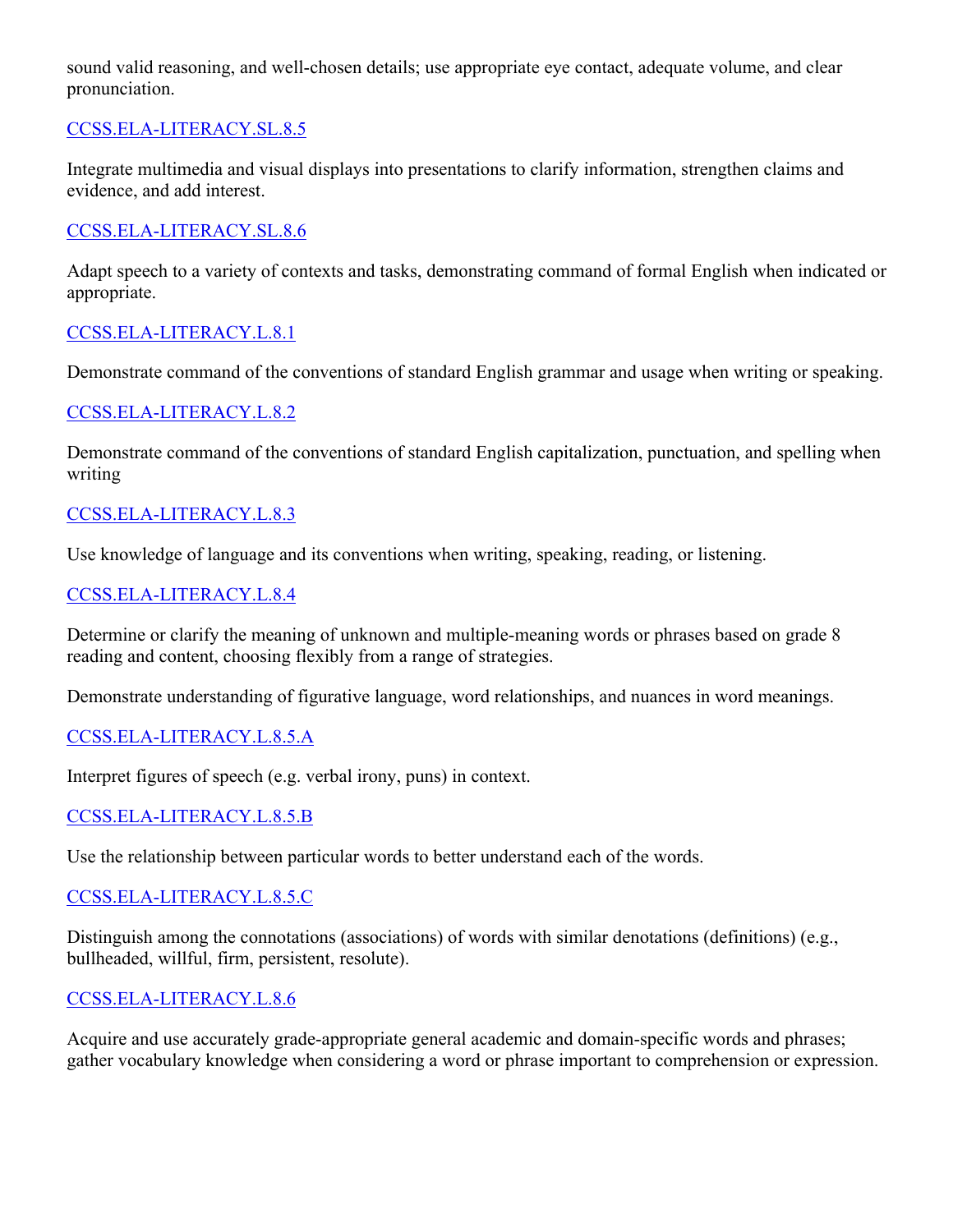Materials: CSI Crime Scene Investigation Packet: Was Edgar Allan Poe Murdered? (TpT);printed copy of "The Raven"; Sir Christopher Lee's reading of "The Raven" on youtube; teacherfirst.com website ("The Raven" interactive website), YouTube: The Simpson's version of "The Raven"; "The Raven" test (TpT); Tell-Tale Heart short story/mood and tone packet (TpT); Tell-Tale Heart plot diagram (TpT); "Tell Tale Heart" Story Map;Tell-Tale Heart Narrator insane/Sane packet (TpT) In Poe's Words directions; "Tell-Tale Heart" Alternative Ending Scoring Directions (saved on laptop); Spider web socratic seminar discussion rubric;"The Tell-Tale Heart" video; "Tell Tale Heart" test

Days 1-3

Procedure:

Introduction to E.A. Poe:

1. Display on smartboard picture of Edgar Allan Poe

2. Distribute "Crime Scene Investigation: Was Edgar Allan Poe Murdered?" TpT packet.

3. Put students in 4 groups. Give each student a copy of the CSI Background Report Questions (Parts I-IV). At 4 tables will be a few copies of Crime Scene Investigation Background Report: The Younger Years (table 1), The School Years (table 2), Military Career(table 3), and Writing Career(table 4).

4. Students will spend about 8 minutes at each handout table. One student will read the handout aloud, and the group answers the questions on their sheets.

5. And then they go to the next table and repeat the process until each group has been at all 4 tables having read and answered all of the questions.

6. Display answer key for CSI: Background Report-parts I - IV found in TpT "CSI: E.A.Poe" file saved on TpT purchased file and make corrections.

6. Display on Smartboard the (TpT) PowerPoint "Poe's Death". Students will fill out the Death Report (approx. 12 mins.) or we can discuss students' findings on Poe's life.

7. Class discussion on his death, then fill out the Incident Report. (Students may take home Incident Report.)

8. Display on smartboard and read aloud: MPRnews "Even in death, Edgar Allan Poe remains a mystery" https://www.mprnews.org/story/2015/10/07/books-literary-mystery-poe-death

9. Watch Why Should You Read Edgar Allan Poe? On TedEd: (5 mins.) [https://www.ted.com/talks/scott\\_peeples\\_why\\_should\\_you\\_read\\_edgar\\_allan\\_poe?language=en](https://www.ted.com/talks/scott_peeples_why_should_you_read_edgar_allan_poe?language=en)

Days 4-9

Procedure: In Google Classroom, post the following list of "The Raven" vocabulary words. Students will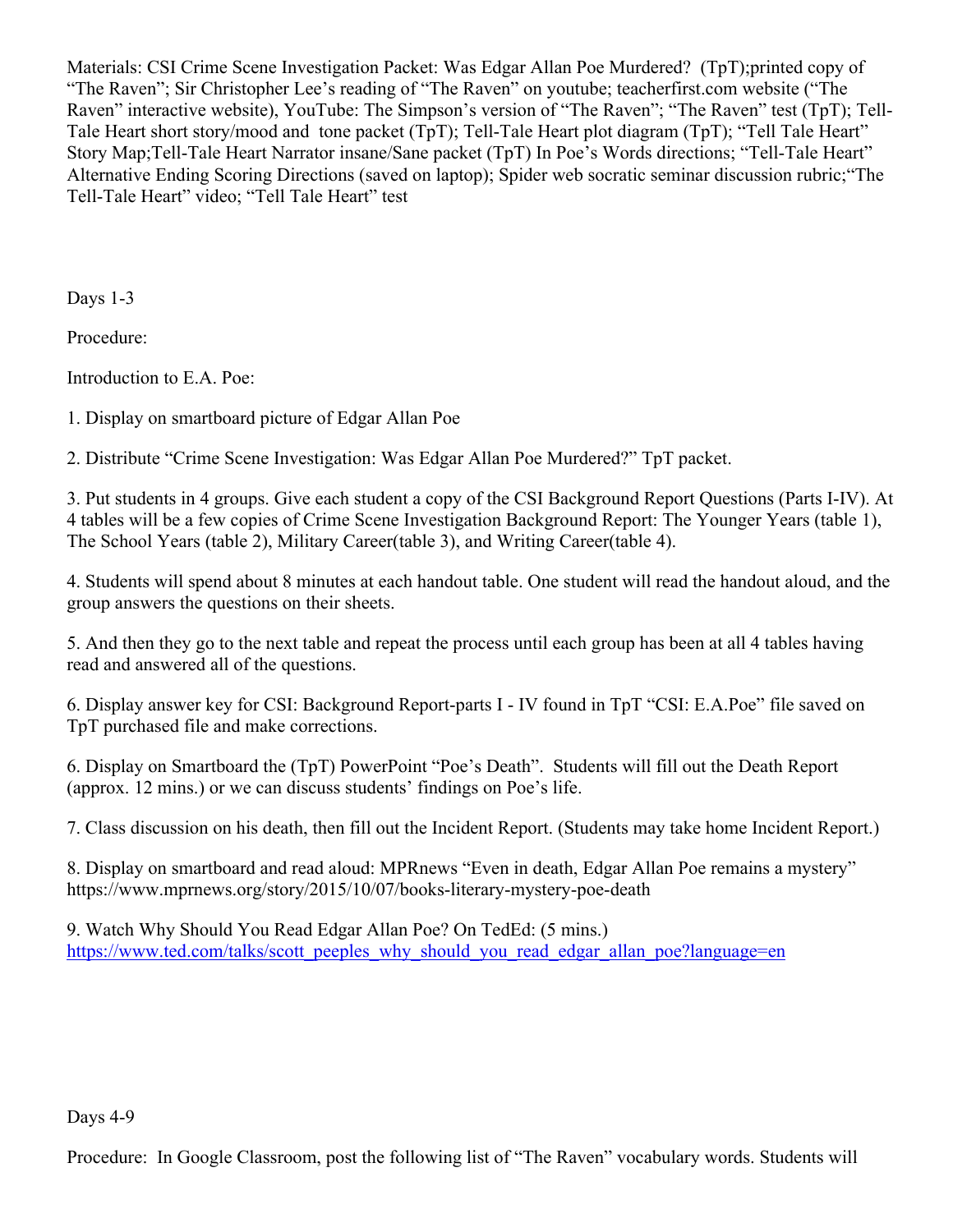define vocabulary word, provide part of speech, and use the word in an original sentence using online dictionary or classroom dictionaries:

Dreary (sad, gloomy); bleak(not hopeful or encouraging); ghost; lost; sorrow; terrors; darkness; melancholy(depressed in spirits, dejected, sad); stern (harsh); dirges(a song

or hymn of grief intended to accompany funeral or memorial rites); grave (somber, very serious); stillness

When reviewing the vocabulary words, note the biblical allusions within the figurative language.

Tell students that the vocabulary words they defined yesterday are from Poe's famous poem, "The Raven". Ask them to make some guesses about the setting and atmosphere of the poem such as: What time of day is it? What time of year? What is the author feeling? Is he alone or with other people?

Students listen to Christopher Walken's narration of the poem "The Raven" (8:52= open culture version because it has visuals and words) with the words on the Smartboard (under 9 minutes). Distribute copy of "The Raven" and students will read it quietly, circling unfamiliar vocabulary and highlight/label figurative language. Now students reread poem, annotating any confusing areas. Share results and discuss.

Discuss what Poe wants the reader to believe has happened to the author of the poem before the night that is the setting for the poem. Comment that the universal appeal of the poem comes from its expression of the feeling of loneliness we are all subject to at some time in our lives due to separation from friends and/or family. Emphasize that these feelings, although at the time they may feel as inescapable as the hopelessness that seems to envelope the author, will pass and be replaced again by happiness and hope.

In groups, students will summarize the meaning of "The Raven" stanzas by writing the brief summaries on post-its which will be stuck to the poem pages.

On Smartboard, students analyze "The Raven" using the teacherfirst.com interactive website. Students will identify figurative language (alliteration: highlighted in blue and assonance: highlighted in purple), internal rhyme (internal rhyme explained as we progress through interactive website), and vocabulary they already defined when close reading the poem.

Listen to Christopher Walken read the poem again so students can better understand it after analyzing poem.

Watch The Simpson's version of The Rave[nhttps://www.youtube.com/watch?v=bLiXjaPqSyY](https://www.youtube.com/watch?v=bLiXjaPqSyY)  $(4 \frac{1}{2})$  minutes long) and students will reflect on what they learned from seeing the poem visually. Analyze the extent to which a filmed production of the poem remains faithful to or departs from the text, evaluating the choices made by the cartoonist.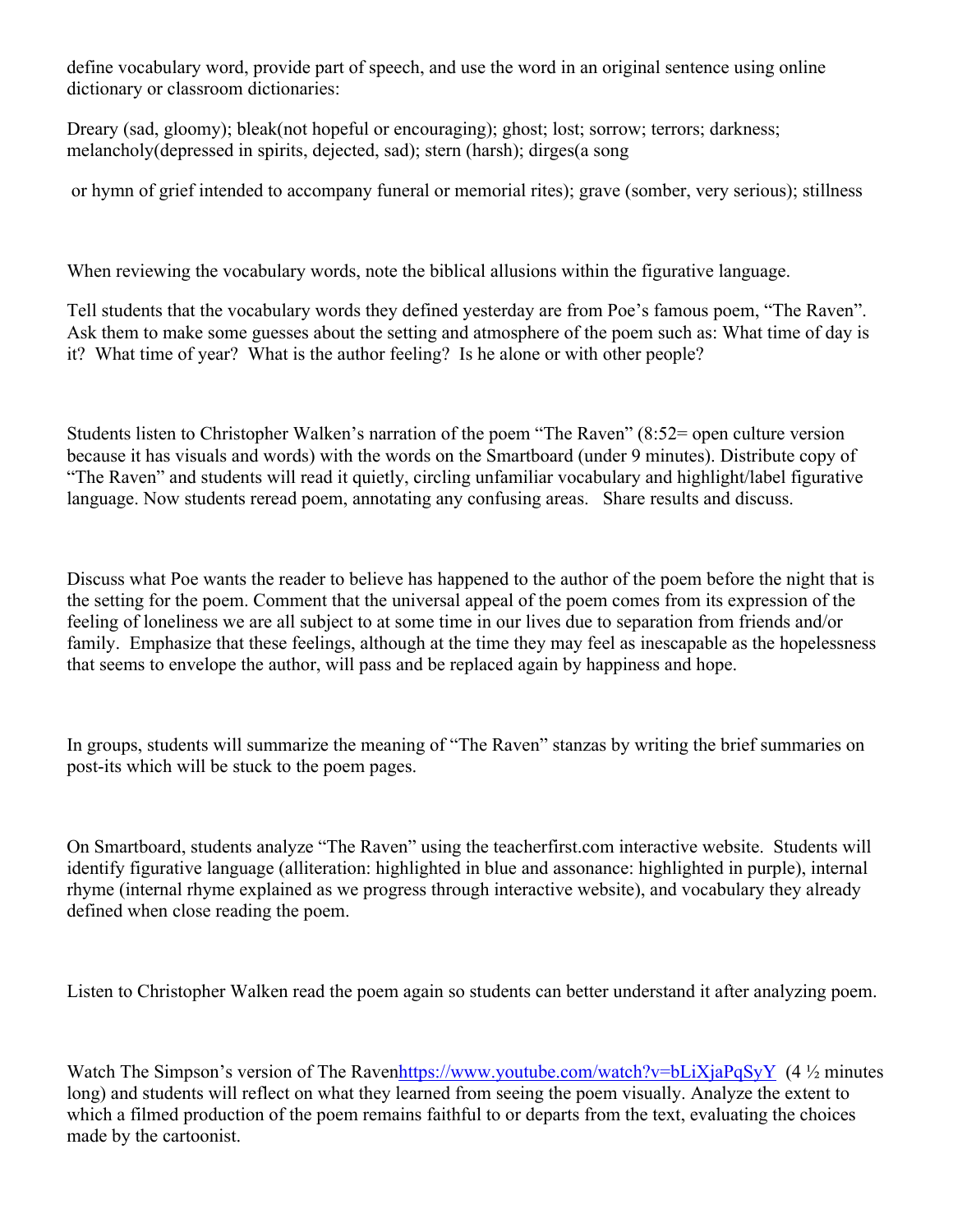Ask: Why did Poe choose a raven? (put on display my fake raven) Why not a cardinal? Students will research the internet and include answer in their annotations.

Students complete "Raven" test using a clean version of the poem, not their annotated version.

Compose a written description of the chamber focusing on details of setting.On the back of the paper, draw the chamber described. Finish for homework.Share description/drawing, collect, display.

Assessment: close reading; poem analysis, including annotating internal rhyme, figurative language and vocabulary; Poe research; Raven test; written description/drawing of chamber.

Day 10-22

Procedure:

1.Distribute "Tell Tale Heart" TpT packet. Listen to Sir Christopher Lee (youtube) narrate. Give students the 11 x 17" Tell Tale Heart Mind Map, and as students listen to Lee's narration of the "Tell Tale Heart" with the words on the Smartboard, students will write notes, both pictures and words, on the mind map. (Sample mind maps from previous year in binder to to model for students.) Let students listen to the poem two times while working on the mind map.

2. Students will then reread story, circling unfamiliar vocabulary and define and highlighting and identifying figurative language in groups. Next, groups will summarize the paragraphs of the short story using post-its.

3. To introduce mood, watch [https://scope.scholastic.com/issues/2016-17/090116/The-Tell-Tale-](https://scope.scholastic.com/issues/2016-17/090116/The-Tell-Tale-Heart.html#tab1)[Heart.html#tab1](https://scope.scholastic.com/issues/2016-17/090116/The-Tell-Tale-Heart.html#tab1). (3:49) The Scholastic Scope toolkit "What's Mood" video found in Scholastic: Scope: Tell Tale Heart Lesson Activities.

4. In pairs, students complete the Mood and Tone pages of "The Tell Tale Heart" packet, reading the highlighted passages from the short story, identifying the key words/phrases which help set the mood, and then explain the mood created by these phrases. Pair/share responses. Next, respond to Mood and Tone questions #1-9, including writing a short paragraph describing what the various tones are and how they work together to create the mood. Share responses whole class.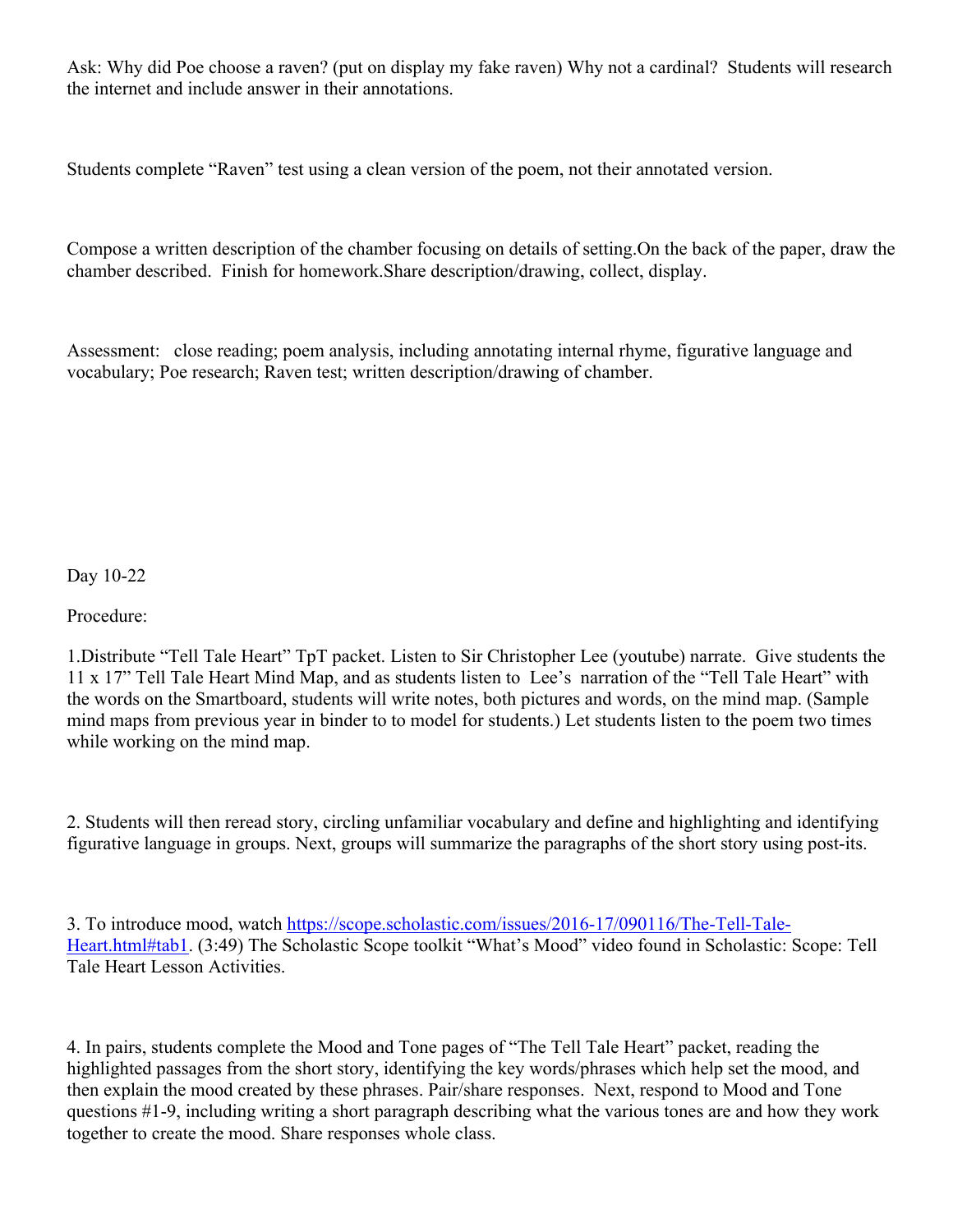5.Distribute "The Tell-Tale Heart plot diagram. Explain exposition, conflict, rising action, climax, falling action, and resolution. Students then fill in plot diagram, discuss, and share.

6.Distribute Story Map-Edgar Allen Poe for "The Tell-Tale Heart." Students complete chronological story map for this short story as a quiz. After graded and returned, students will then add the page # and paragraph  $#$ from the text where the event is found. Review.

7. Watch Tell Tale Heart: (10 minutes) [https://www.youtube.com/watch?time\\_continue=4&v=RpEIMERxgi4](https://www.youtube.com/watch?time_continue=4&v=RpEIMERxgi4)

Homework: finish work above not completed in class

Assessment: mood and tone responses, paragraph, plot diagram, story map

Days 23-24

Procedure:

In Google Classroom post: "In Poe's Words" directions to rewrite the ending of "The Tell Tale Heart."

In Poe's Words: Alternative ending to "Tell-Tale Heart" writing relay:

- 1. Put desks in large circle.
- 2. Each person will begin writing an alternative ending to "The Tell-Tale Heart": start at end of paragraph 4 on page 3 of short story. First writer: type in your name in RED and start ending using red font; second writer: type in your name in BLUE and continue alternative ending; third writer=type in your name in GREEN and finish the alternative ending.
- 3. Ending must follow the mood of "The Tell-Tale Heart" and use the same voice/tone as Poe.
- 4. When time called, hand computer to person to your right.
- 5. Second writer will read what has already been written, type name in BLUE, and continue the alternative ending.
- 6. When time called, hand computer to person to your right.
- 7. Third writer will read what has already been written, type name in GREEN, and finish the alternative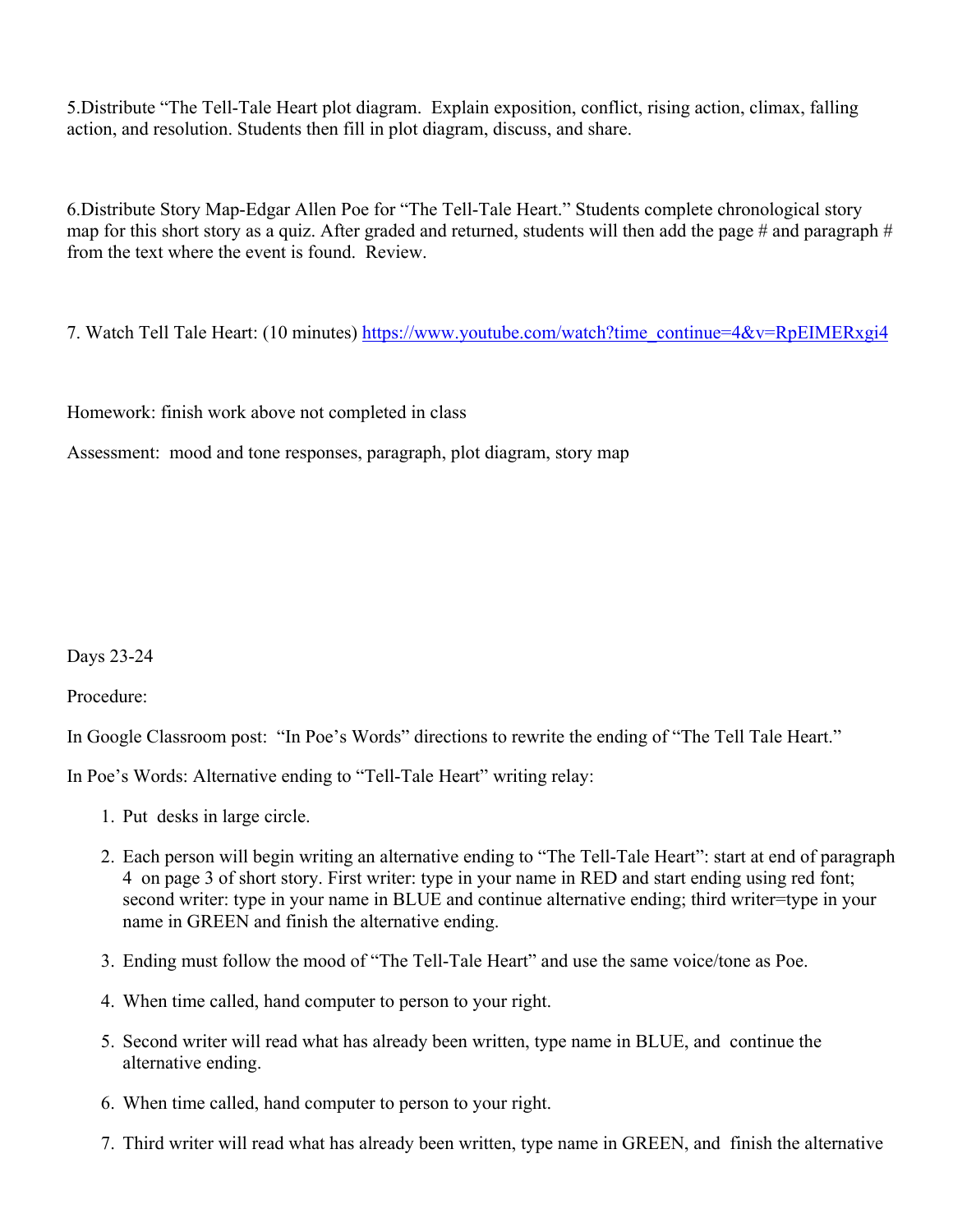ending.

- 8. When time called, hand computer to person to your right.
- 9. This 4th person will score the essay by typing either 4, 3, 2, or 1 at the very bottom of the ending following this criteria:
- 1. Did the group use as similar voice/tone as Poe?
- 2. Did the point of view make sense?
- 3. Did the ending paint a picture? Was it detailed enough to visualize?

# SCORING:

| $4=100$  |  |
|----------|--|
| $3 = 85$ |  |
| $2=70$   |  |

1=60

# START AT THIS POINT WITH YOUR ALTERNATIVE ENDING:

Page 3, end of paragraph 4:

I felt myself getting pale and wished them gone. My head ached, and I fancied a ringing in my ears; but still they sat and still chatted. The ringing became more distant:--It continued and became more distinct: I talked freely to get rid of the feeling: but it continued and gained definiteness--until, at length, I found that the noise was not within my ears.

Assessment: homework, alternative narrative ending

Day 25-28

Procedure:

In preparation for Spider Web Socratic Seminar, distribute "Narrator is Insane/Sane" packet (TpT) Students will read the textual evidence from the short story first depicting narrator's insanity. Students will explain how the textual evidence proves the narrator is insane. Students will then find more textual evidence proving insanity and explain. Next, students will read textual evidence from the short story depicting narrator is sane and explain how it proves sanity. Then students will find more textual evidence proving sanity and explain it.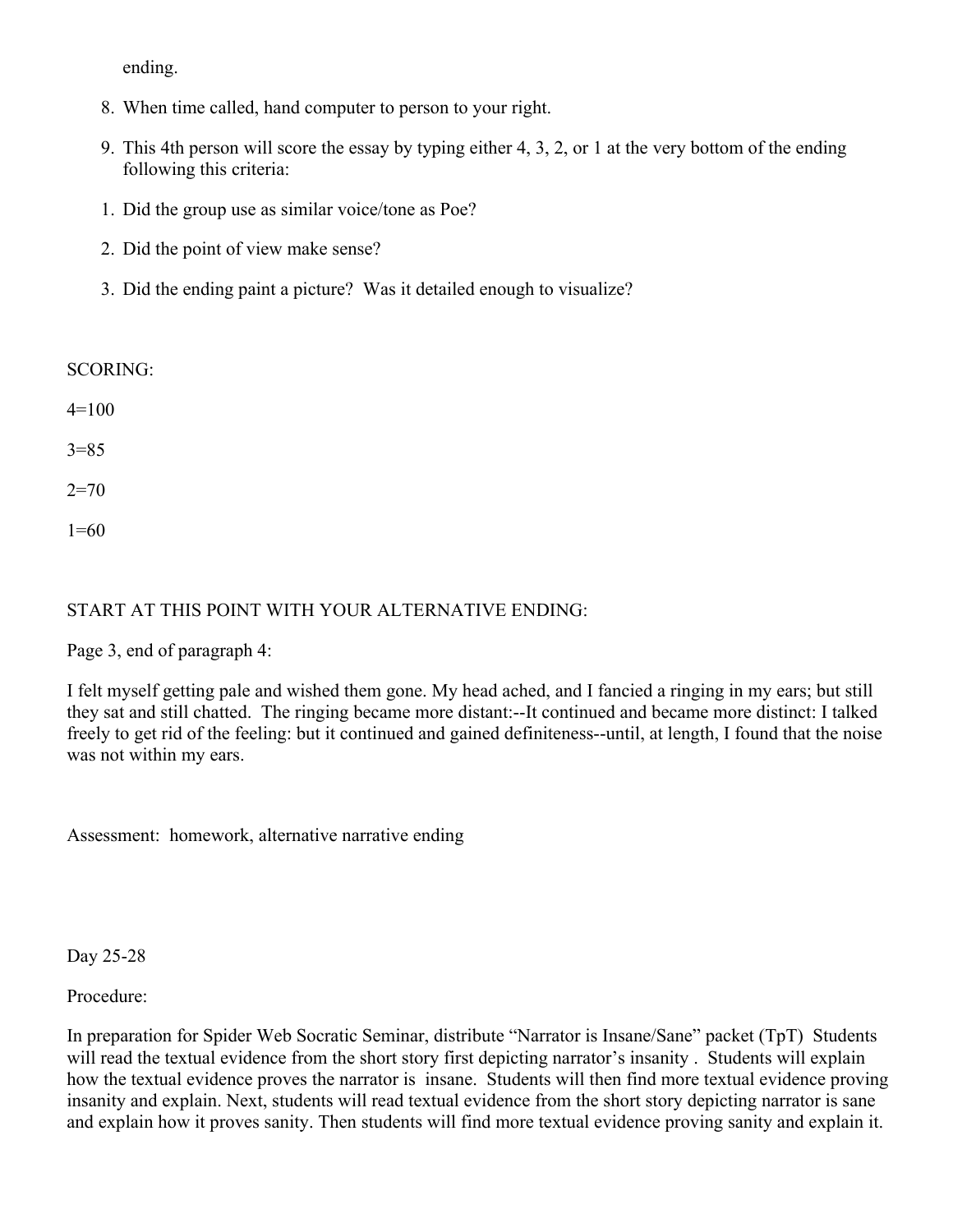Finish for homework. Teacher checks accuracy.

Spider Web Socratic Seminar (from The Best Class You Never Taught by Alexis Wiggins): desks put in large circle. Students will be given a copy of the Spider Web Discussion Directions/Rubric/Key (see below) and a position to support: narrator was insane or sane. Conduct seminar responding to sanity of narrator.

Spider Web Discussion Directions/Rubric

Because this is a group effort, there will be a group grade. The whole class will get the same grade.

The following list indicates what you need to accomplish, as a class, to earn an A.

Have a truly hard-working, analytical discussion that includes these factors:

- 1. Everyone has participated in a meaningful and substantive way and, more or less, equally.
- 2. A sense of balance and order prevails; focus is on one speaker at a time and one idea at a time. The discussion is lively, and the pace is right (not hyper or boring).
- 3. The discussion builds and there is an attempt to resolve questions and issues before moving on to new ones. Big ideas and deep insights are not brushed over or missed.
- 4. Comments are not lost, the loud or verbose students do not dominate, the shy and quiet students are encouraged.
- 5. Students listen carefully and respectfully to one another. For example, no one talks, daydreams, rustles papers, makes faces or uses laptops when someone else is speaking because this communicates disrespect and undermines the discussion as a whole. Also, no one offers sarcastic or glib comments.
- 6. Everyone is clearly understood. Any comments that are not heard or understood are urged to be repeated.
- 7. Students take risks and dig for deep meaning, new insights.
- 8. Students back up what they say with examples and textual evidence/quotations regularly throughout the discussion. Dialectical Journals and/or the text are read from out loud often to support discussion.
- 9. Literary features/writing style and class vocabulary are given special attention and mention. There are at least one literary feature AND one new vocabulary word used correctly in each discussion.

\*The class earns an A by doing all these items at an impressively high level. (Rare and difficult!)

<sup>\*</sup>The class earns a B by doing most items on this list. (A pretty good discussion.)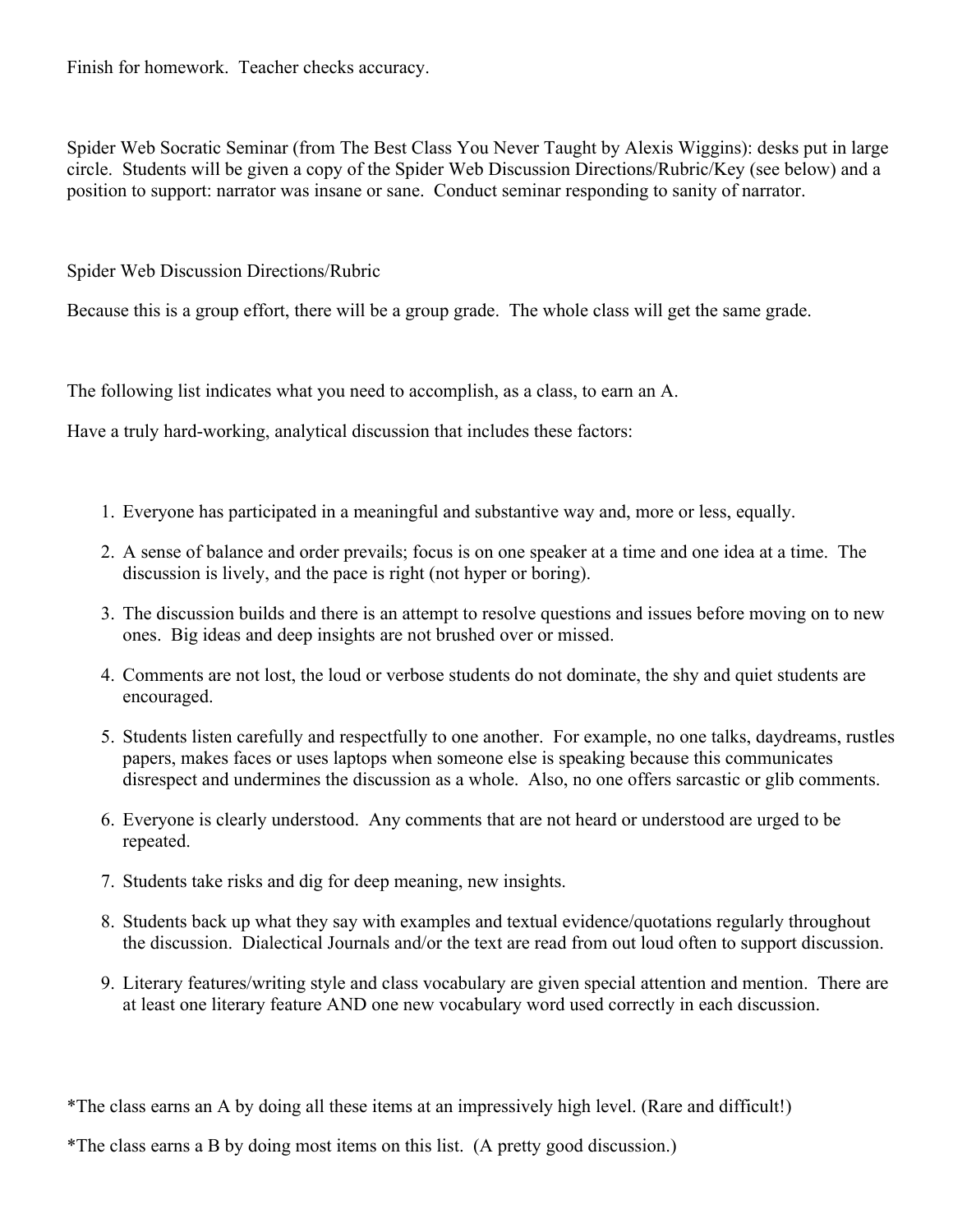\*The class earns a C for doing half or slightly more than half of what is on this list.

\*The class earns a D for doing less than half of what is on the list.

\*The class earns an F if the discussion is a real mess or complete dud and virtually nothing on this list is accomplished or genuinely attempted.

Unprepared or unwilling students will bring the group down as a whole. Please remember this as you read and write notes on the assignments and prepare for class discussion

Seminar Key:

TE= used textual evidence in discussion

 $SD$  = starts discussion

 $L =$  leads discussion

- $C =$  comment
- $IC = insightful$  comment

 $CC =$  clarifies someone else's comment for better understanding

 $Q$  = asks a basic question

 $IO =$  asks an insightful question

 $CQ =$  clarifies question

 $SQ =$  asks another student a specific question about their comment

 $P$  = made a prediction

 $OC =$  make an outside connection connecting text to life, a novel, a film, etc.

 $INV =$  invites others into conversation; helps others contribute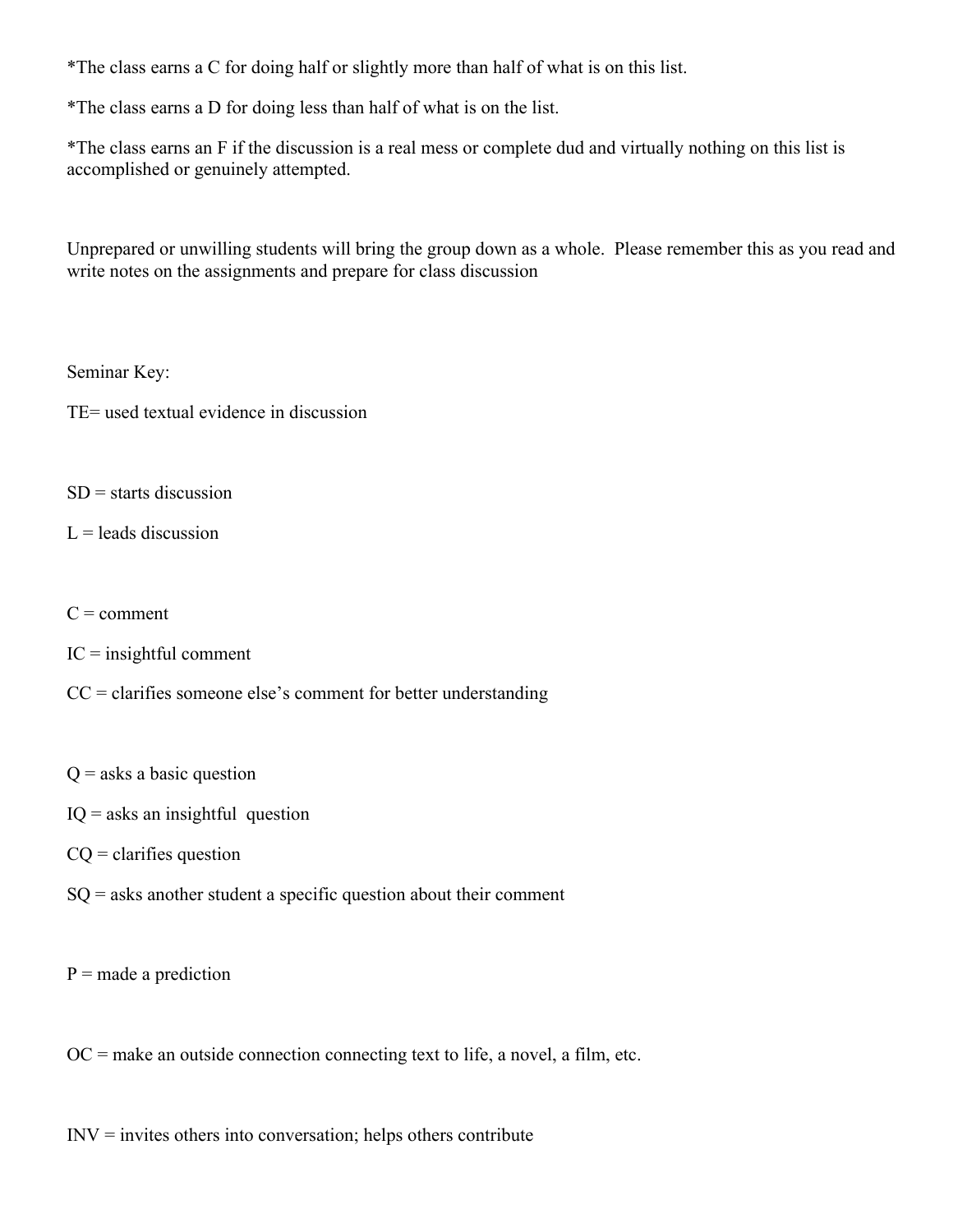RD = respectfully disagrees with others by challenging/probing/asking for more evidence

 $D =$  distracted/not paying attention

 $SC =$  silly or unnecessarily sarcastic comment

 $H =$  hard to hear

 $I =$ interrupts

 $R =$ rambles/does not make a point

 $RP$  = repeats what someone else said because can't think of anything to say

? = illogical comment or question

 $X =$  error in comprehension

 $CX =$  corrects own error

 $OT = off$ -topic comment which detracted from conversation

Assessment: spider web socratic seminar

Homework: finish preparation for tomorrow's Socratic Seminar

Day 29

Objective: demonstrate knowledge of the "Tell Tale Heart"

Procedure: complete "Tell Tale Heart" assessment

Assessment: test

Homework: read choice novel

\*End of unit, play figurative language game/youtube videos to finalize figurative language study to prepare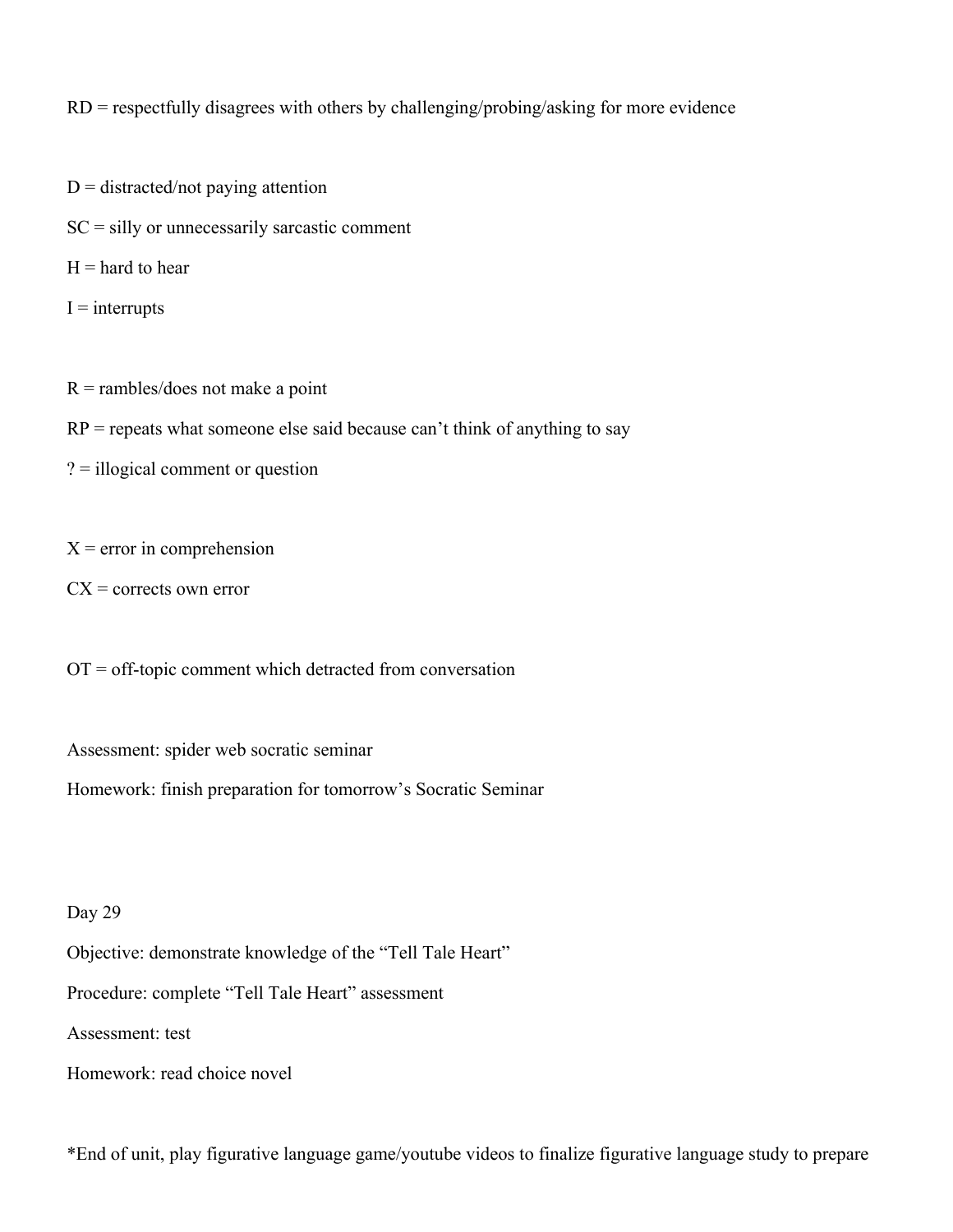students for 2nd, final SGO assessment.

Extension Activity:

Procedure:

While viewing the film version of "The Tell-Tale Heart," students analyze the extent to which the filmed production of this short story stays faithful to or departs from the text, evaluating the choices made by the director or actors. When done viewing, students write an essay using these notes. Submit in Google Classroom and teacher comments in Docs. Students will then revise based on teacher guidance for 2 class periods. Students will then share essay with a partner for peer review, read essay to self aloud, then re-submit in Google Classroom.

Assessment: notes, essay, peer review, revision

# **Integration of Career Readiness, Life Literacies and Key Skills**

| TECH.9.4.8.IML.7  | Use information from a variety of sources, contexts, disciplines, and cultures for a specific<br>purpose (e.g., 1.2.8.C2a, 1.4.8.CR2a, 2.1.8.CHSS/IV.8.AI.1, W.5.8, 6.1.8.GeoSV.3.a,<br>6.1.8. Civics DP.4.b, 7.1. NH. IPRET.8). |
|-------------------|----------------------------------------------------------------------------------------------------------------------------------------------------------------------------------------------------------------------------------|
| TECH.9.4.8.IML.12 | Use relevant tools to produce, publish, and deliver information supported with evidence<br>for an authentic audience.                                                                                                            |
| TECH.9.4.8.GCA.2  | Demonstrate openness to diverse ideas and perspectives through active discussions to<br>achieve a group goal.                                                                                                                    |
| WRK.9.2.8.CAP.19  | Relate academic achievement, as represented by high school diplomas, college degrees,<br>and industry credentials, to employability and to potential level.                                                                      |
| TECH.9.4.8.IML.13 | Identify the impact of the creator on the content, production, and delivery of information<br>(e.g., 8.2.8.ED.1).                                                                                                                |
| TECH.9.4.8.DC.4   | Explain how information shared digitally is public and can be searched, copied, and<br>potentially seen by public audiences.                                                                                                     |
| TECH.9.4.8.IML.1  | Critically curate multiple resources to assess the credibility of sources when searching for<br>information.                                                                                                                     |
| WRK.9.2.8.CAP.4   | Explain how an individual's online behavior (e.g., social networking, photo exchanges,<br>video postings) may impact opportunities for employment or advancement.                                                                |
| TECH.9.4.8.TL.3   | Select appropriate tools to organize and present information digitally.                                                                                                                                                          |
| TECH.9.4.8.TL.5   | Compare the process and effectiveness of synchronous collaboration and asynchronous<br>collaboration.                                                                                                                            |
| TECH.9.4.8.DC.2   | Provide appropriate citation and attribution elements when creating media products (e.g.,<br>$W.6.8$ ).                                                                                                                          |
| TECH.9.4.8.DC.1   | Analyze the resource citations in online materials for proper use.                                                                                                                                                               |
| TECH.9.4.8.IML.6  | Identify subtle and overt messages based on the method of communication.                                                                                                                                                         |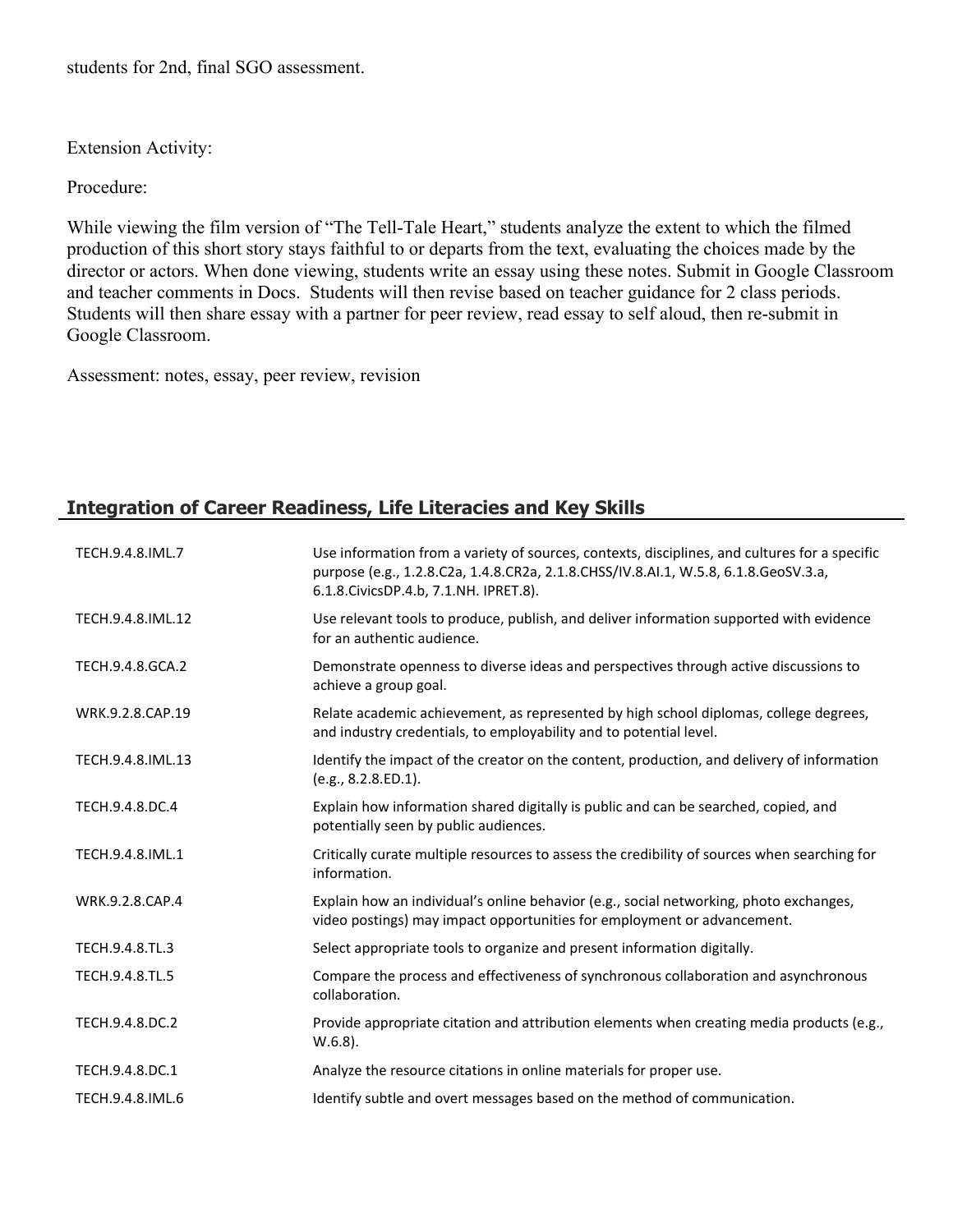# **Interdisciplinary Connections**

|                  | The United States system of government is designed to realize the ideals of liberty,   |
|------------------|----------------------------------------------------------------------------------------|
|                  | democracy, limited government, equality under the law and of opportunity, justice, and |
|                  | property rights.                                                                       |
| VA.6-8.1.5.8.Pr4 | Selecting, analyzing and interpreting work.                                            |

# **Differentiation**

- Understand that gifted students, just like all students, come to school to learn and be challenged.
- Pre-assess your students. Find out their areas of strength as well as those areas you may need to address before students move on.
- Consider grouping gifted students together for at least part of the school day.
- Plan for differentiation. Consider pre-assessments, extension activities, and compacting the curriculum.
- Use phrases like "You've shown you don't need more practice" or "You need more practice" instead of words like "qualify" or "eligible" when referring to extension work.
- Encourage high-ability students to take on challenges. Because they're often used to getting good grades, gifted students may be risk averse.

#### **Definitions of Differentiation Components**:

- o Content the specific information that is to be taught in the lesson/unit/course of instruction.
- o Process how the student will acquire the content information.
- o Product how the student will demonstrate understanding of the content.
- o Learning Environment the environment where learning is taking place including physical location and/or student grouping

# **Differentiation occurring in this unit:**

# **Modifications and Accommodations**

Refer to QSAC EXCEL SMALL SPED ACCOMMOCATIONS spreadsheet in this discipline.

#### **Modifications and Accommodations used in this unit:**

#### **Benchmark Assessments**

**Benchmark Assessments** are given periodically (e.g., at the end of every quarter or as frequently as once per month) throughout a school year to establish baseline achievement data and measure progress toward a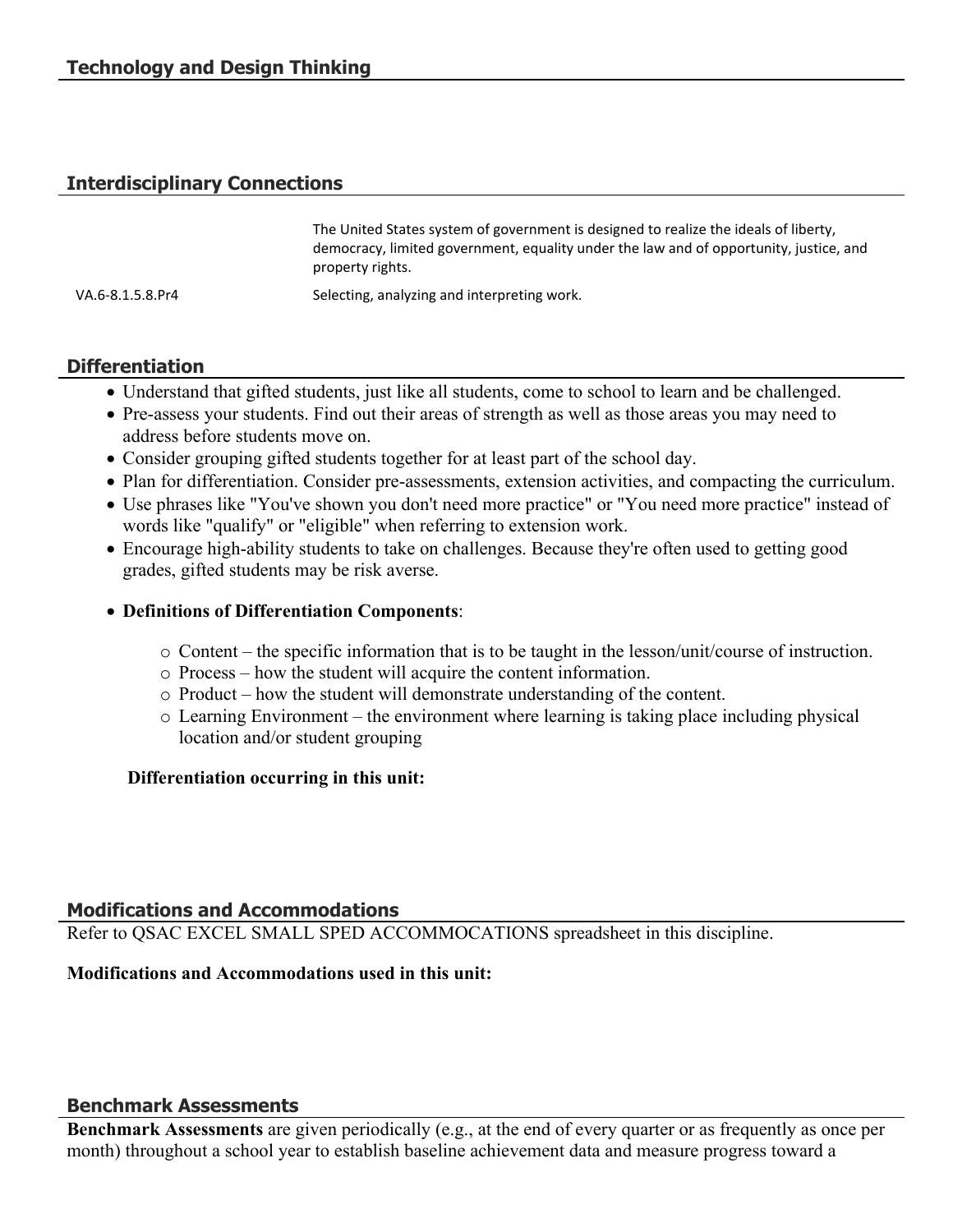standard or set of academic standards and goals.

#### **Schoolwide Benchmark assessments:**

Aimsweb benchmarks 3X a year

Linkit Benchmarks 3X a year

# **Additional Benchmarks used in this unit:**

# **Formative Assessments**

Assessment allows both instructor and student to monitor progress towards achieving learning objectives, and can be approached in a variety of ways. **Formative assessment** refers to tools that identify misconceptions, struggles, and learning gaps along the way and assess how to close those gaps. It includes effective tools for helping to shape learning, and can even bolster students' abilities to take ownership of their learning when they understand that the goal is to improve learning, not apply final marks (Trumbull and Lash, 2013). It can include students assessing themselves, peers, or even the instructor, through writing, quizzes, conversation, and more. In short, formative assessment occurs throughout a class or course, and seeks to improve student achievement of learning objectives through approaches that can support specific student needs (Theal and Franklin, 2010, p. 151).

# **Formative Assessments used in this unit:**

# **Summative Assessments**

**Summative assessments** evaluate student learning, knowledge, proficiency, or success at the conclusion of an instructional period, like a unit, course, or program. Summative assessments are almost always formally graded and often heavily weighted (though they do not need to be). Summative assessment can be used to great effect in conjunction and alignment with formative assessment, and instructors can consider a variety of ways to combine these approaches.

#### **Summative assessments for this unit:**

# **Instructional Materials**

See materials embedded in Instructlional Activity section.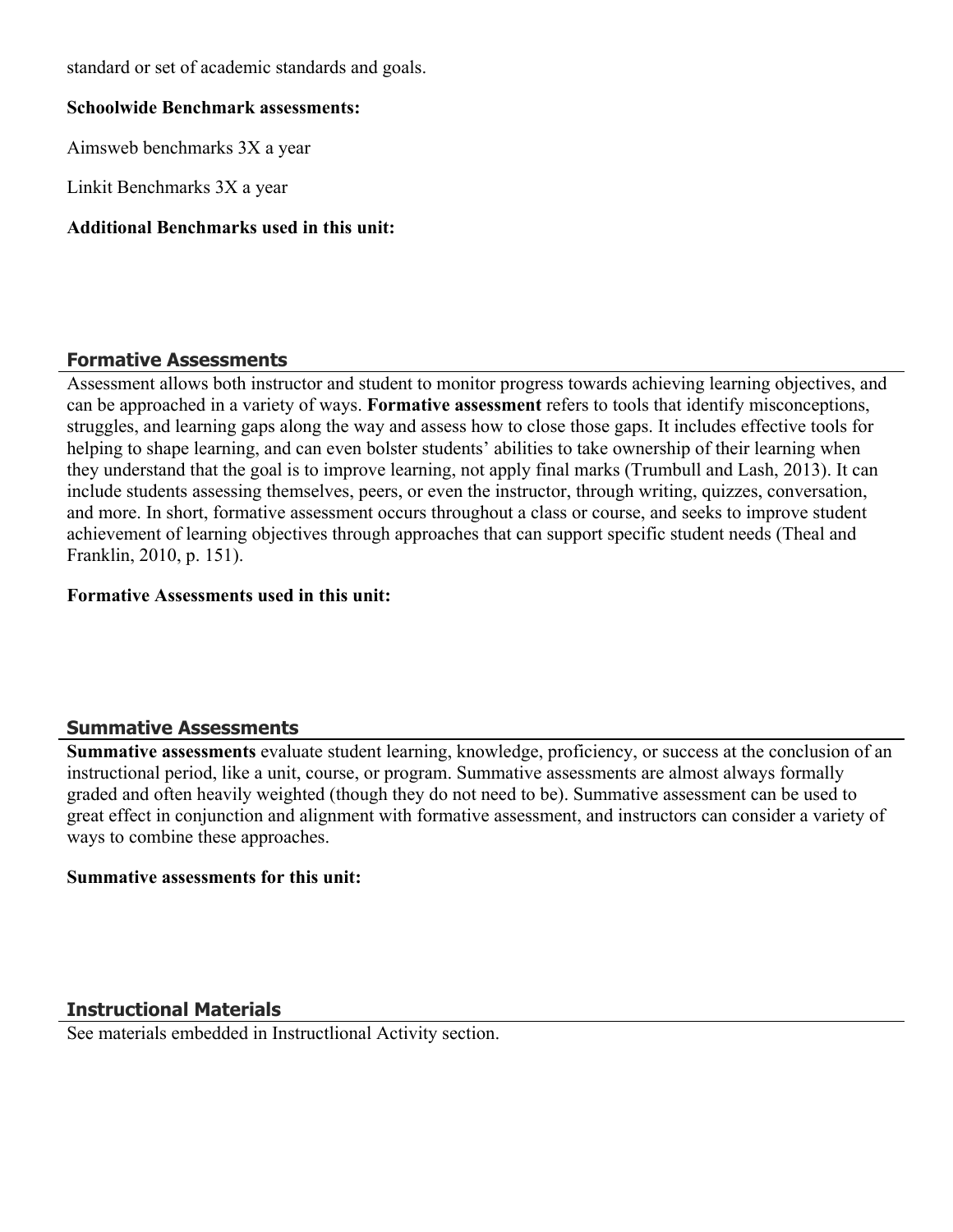# **Standards**

| LA.RL.8.10  | By the end of the year read and comprehend literature, including stories, dramas, and<br>poems at grade level text-complexity or above, scaffolding as needed.                                                                             |
|-------------|--------------------------------------------------------------------------------------------------------------------------------------------------------------------------------------------------------------------------------------------|
| LA.SL.8.4   | Present claims and findings, emphasizing salient points in a focused, coherent manner<br>with relevant evidence, sound valid reasoning, and well-chosen details; use appropriate<br>eye contact, adequate volume, and clear pronunciation. |
| LA.SL.8.5   | Integrate multimedia and visual displays into presentations to clarify information,<br>strengthen claims and evidence, and add interest.                                                                                                   |
| LA.SL.8.6   | Adapt speech to a variety of contexts and tasks, demonstrating command of formal<br>English when indicated or appropriate.                                                                                                                 |
| LA.L.8.3    | Use knowledge of language and its conventions when writing, speaking, reading, or<br>listening.                                                                                                                                            |
| LA.L.8.1    | Demonstrate command of the conventions of standard English grammar and usage when<br>writing or speaking.                                                                                                                                  |
| LA.L.8.5    | Demonstrate understanding of figurative language, word relationships, and nuances in<br>word meanings.                                                                                                                                     |
| LA.L.8.5.A  | Interpret figures of speech (e.g., verbal irony, puns) in context.                                                                                                                                                                         |
| LA.L.8.5.C  | Distinguish among the connotations (associations) of words with similar denotations<br>(definitions) (e.g., bullheaded, willful, firm, persistent, resolute).                                                                              |
| LA.W.8.2    | Write informative/explanatory texts to examine a topic and convey ideas, concepts, and<br>information through the selection, organization, and analysis of relevant content.                                                               |
| LA.L.8.6    | Acquire and use accurately grade-appropriate general academic and domain-specific<br>words and phrases; gather vocabulary knowledge when considering a word or phrase<br>important to comprehension or expression.                         |
| LA.RL.8.1   | Cite the textual evidence and make relevant connections that most strongly supports an<br>analysis of what the text says explicitly as well as inferences drawn from the text.                                                             |
| LA.RL.8.2   | Determine a theme or central idea of a text and analyze its development over the course<br>of the text, including its relationship to the characters, setting, and plot; provide an<br>objective summary of the text.                      |
| LA.SL.8.1.A | Come to discussions prepared, having read or researched material under study; explicitly<br>draw on that preparation by referring to evidence on the topic, text, or issue to probe and<br>reflect on ideas under discussion.              |
| LA.RL.8.3   | Analyze how particular lines of dialogue or incidents in a story or drama propel the action,<br>reveal aspects of a character, or provoke a decision.                                                                                      |
| LA.L.8.2    | Demonstrate command of the conventions of standard English capitalization, punctuation,<br>and spelling when writing.                                                                                                                      |
| LA.L.8.5.B  | Use the relationship between particular words to better understand each of the words.                                                                                                                                                      |
| LA.L.8.4    | Determine or clarify the meaning of unknown and multiple-meaning words or phrases<br>based on grade 8 reading and content, choosing flexibly from a range of strategies.                                                                   |
| LA.SL.8.1.B | Follow rules for collegial discussions and decision-making, track progress toward specific<br>goals and deadlines, and define individual roles as needed.                                                                                  |
| LA.SL.8.1.C | Pose questions that connect the ideas of several speakers and respond to others'<br>questions and comments with relevant evidence, observations, and ideas.                                                                                |
| LA.SL.8.1.D | Acknowledge new information expressed by others, and, when warranted, qualify or<br>justify their own views in light of the evidence presented.                                                                                            |
| LA.SL.8.2   | Analyze the purpose of information presented in diverse media and formats (e.g., visually,<br>quantitatively, orally) and evaluate the motives (e.g., social, commercial, political) behind                                                |